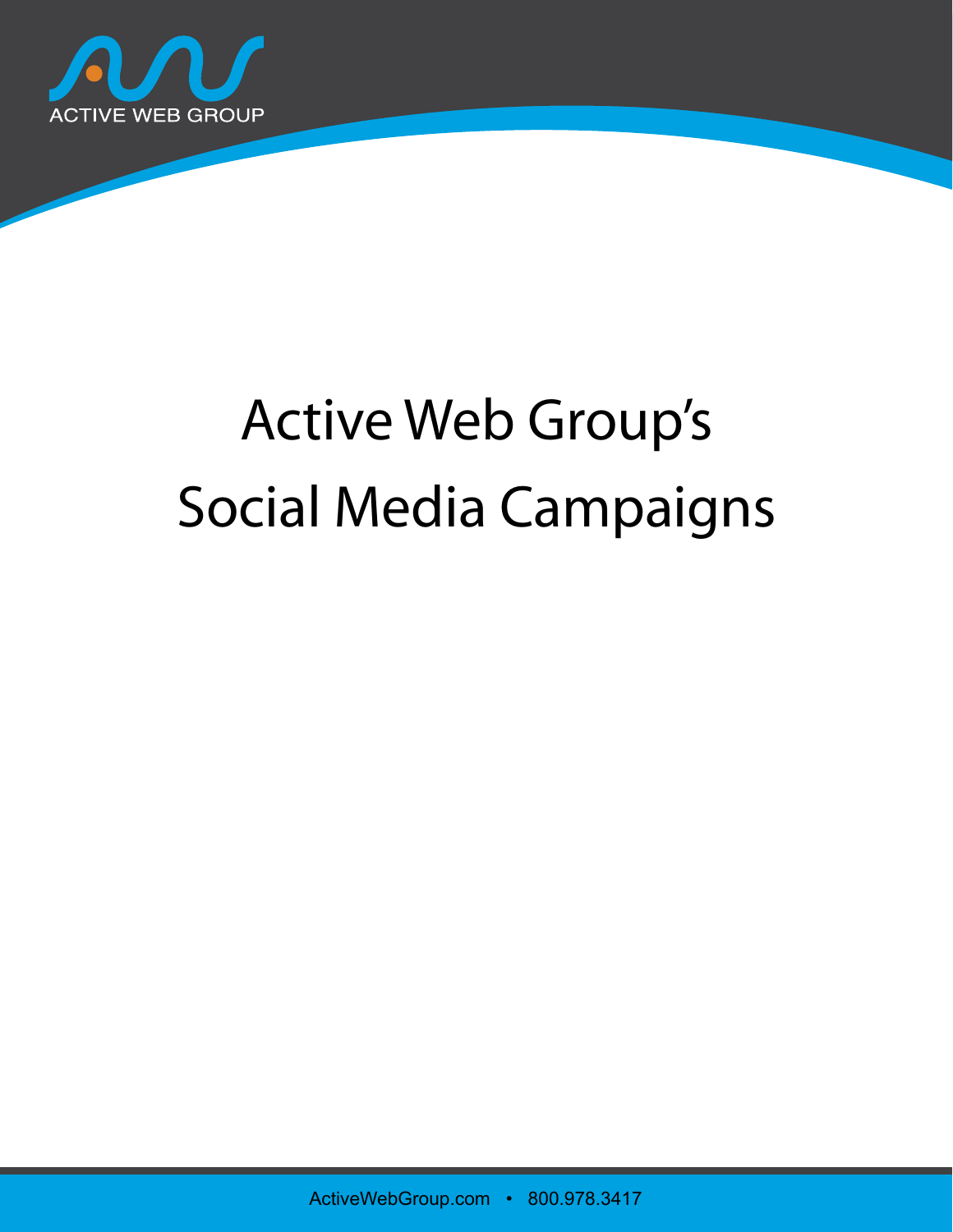

Social Media **Campaigns have** the potential to drastically benefit businesses of all types and sizes by boosting brand Active Web Group's (AWG's) awareness, relevant website visitors, online sales and quality followers.



.<br>Henefit businesses of allمdrastically benefit businesses of awareness, relevant website visitors, online sales and quality followers. Active Web Group's (AWG's) Social Media Campaigns have the pot arastically benefit businesses of all types and sizes by **Pinterest**: Leveraging some Pinterest power is an excellent way to show-Active Web Group's (AWG's) Social Media Campaigns have the potential to Social Media Campaignsdrastically benefit businesses of all types and sizes by boosting brand awareness, relevant website visitors, online sales and quality followers. e-commerce site.

#### **Increase Conversions**  $\mathbf{b}$  branded company posts and targeted  $\mathbf{b}$  campaigns. The targeted  $\mathbf{b}$ **LinkedIn**: Just as professionals have a LinkedIn prole, every reputable **Increase Conversions, Website Traffic and Fans**

ences comments compagne into the busing to a chemical<br>types and sizes by raising brand awareness maintaini boosting quality website visitors, • Online Reputation Management • The time needed to spend on social media platforms for optimal AWG's Social Media Campaigns have the ability to benefit businesses of all  $\frac{1}{2}$  the current equality website visitors and increasing online example and is entertained to the material product of the shows cocial your business is missing out on some serious sales potential. **Specic Ad Campaign Results:** types and sizes by raising brand awareness boosting quality website visitors, and increasing online conversions. you're not effectively utilizing any of the above social media platforms, types and sizes by raising brand awareness, maintaining reputations, s.<br>boosting quality website visitors, and increasing online conversions. If your business is missing out on some serious sales potential.  $\mathcal{L}_{\text{max}}$  shifting to smart phones every year, Insta-

customers using Facebook. So why isn't your business? Facebook's Advertising Platform collects extensive data to ensure skilled  $\vert$ networks result in more ROI for your business. Campaigns can be optimized for brand awar **RECEBOOK:** AS OF 2017, RECEBOOK announced it had over 2.2 Billion detive<br>users. Regardless of your industry, you can count on at least some of your tising Platform collects extensive data to ensure skilled professionals can reach customers at a low cost. Large audiences + effective advertising regular in-depth and data regular in-depth and data retrieved from some conmeasure in the more instant in your cameral camping for your cam-<br>mized for brand awareness, website clicks, e-commerce sales, and much paigns. The Awg experience, the Awg experiments sense, and improve Facebook: As of 2017, Facebook announced it had over 2.2 Billion active hetworks resuit in more ROI for your business. Campaigns can **C**: Natural Health Products **Products** networks result in more ROI for your business. Campaigns can be optimore.

PERSON THREE IS a great tray to go this the Later can be a structure processed engaging with trending topics pertaining to your industry. Tweets should excylige with a crown your potential your mediatry functions. **Twitter**: Twitter is a great way to get the word about your business. Spre awareness for your i **Twitter**: Twitter is a great way to get the word about your business. Spread awareness for your brand by sharing the latest company updates and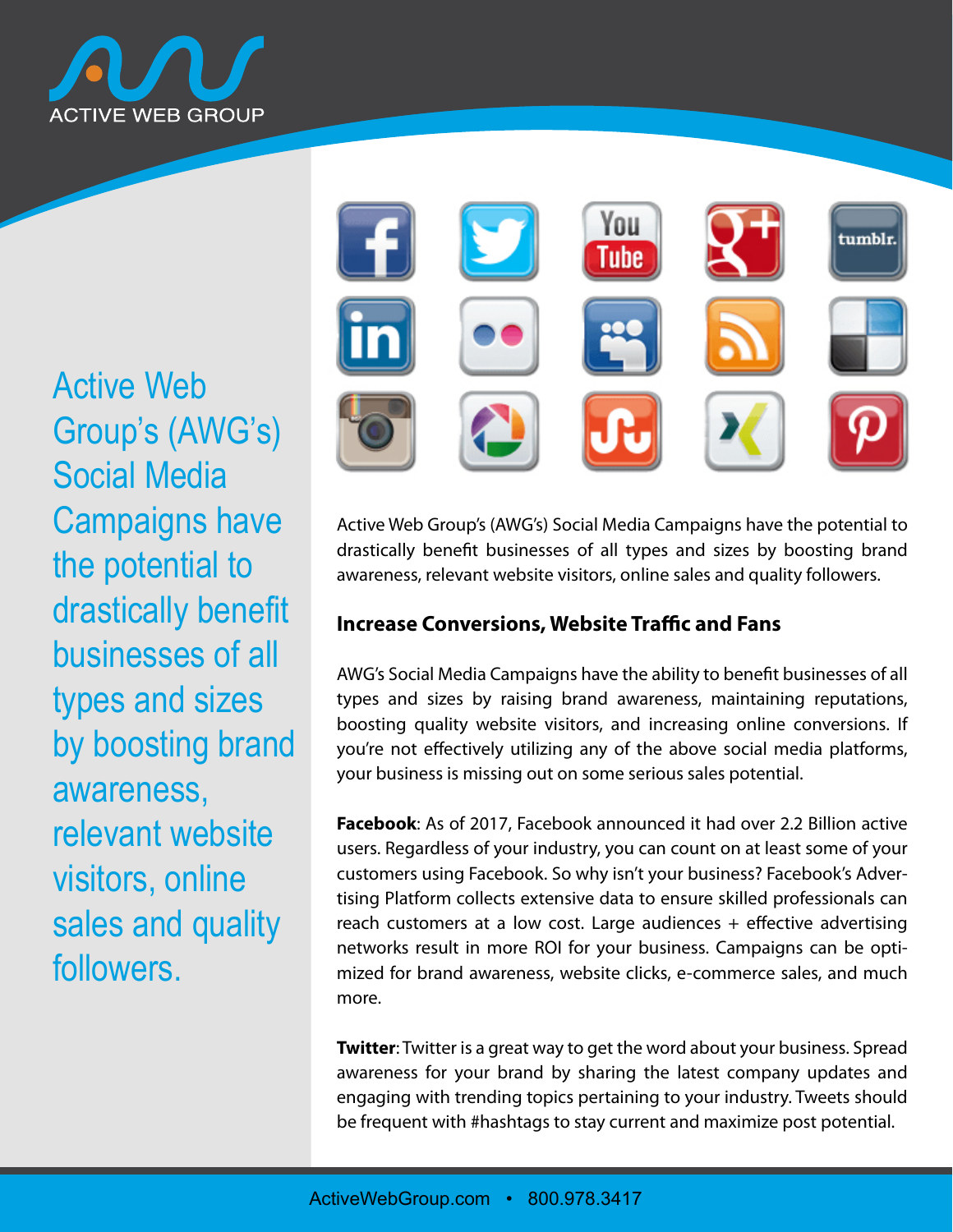

Stay on the forefront of your followers' minds with an exciting social media campaign from AWG!



**Pinterest**: Leveraging some Pinterest power is an excellent way to showcase your brand and products. Unleash the potential to visually captivate a targeted sales audience with your product to increase sales for your e-commerce site.

**LinkedIn**: Just as professionals have a LinkedIn profile, every reputable business should have a LinkedIn account for users to follow. Post what's happening in your company, such as exciting new products, clients, job opportunities, and more.

**Instagram**: Show your audience what your brand stands for, don't tell them. With more online users shifting to smart phones every year, Instagram has become a top visual social platform. Users can reach massive audiences when implementing effective #hashtag strategies.

**Google+**: According to Forbes online, every marketer should be using Google+. Why? It has more users than most people think. It has the potential to build a valuable follower base and more importantly, generates much more brand engagement.

For all of the above social media campaigns, AWG executes campaigns that attracts attention and inspires action. Our talented social media writers compose conversational posts that engage your audience and match your brand's voice. Stay on the forefront of your followers' minds with an exciting social media campaign from AWG!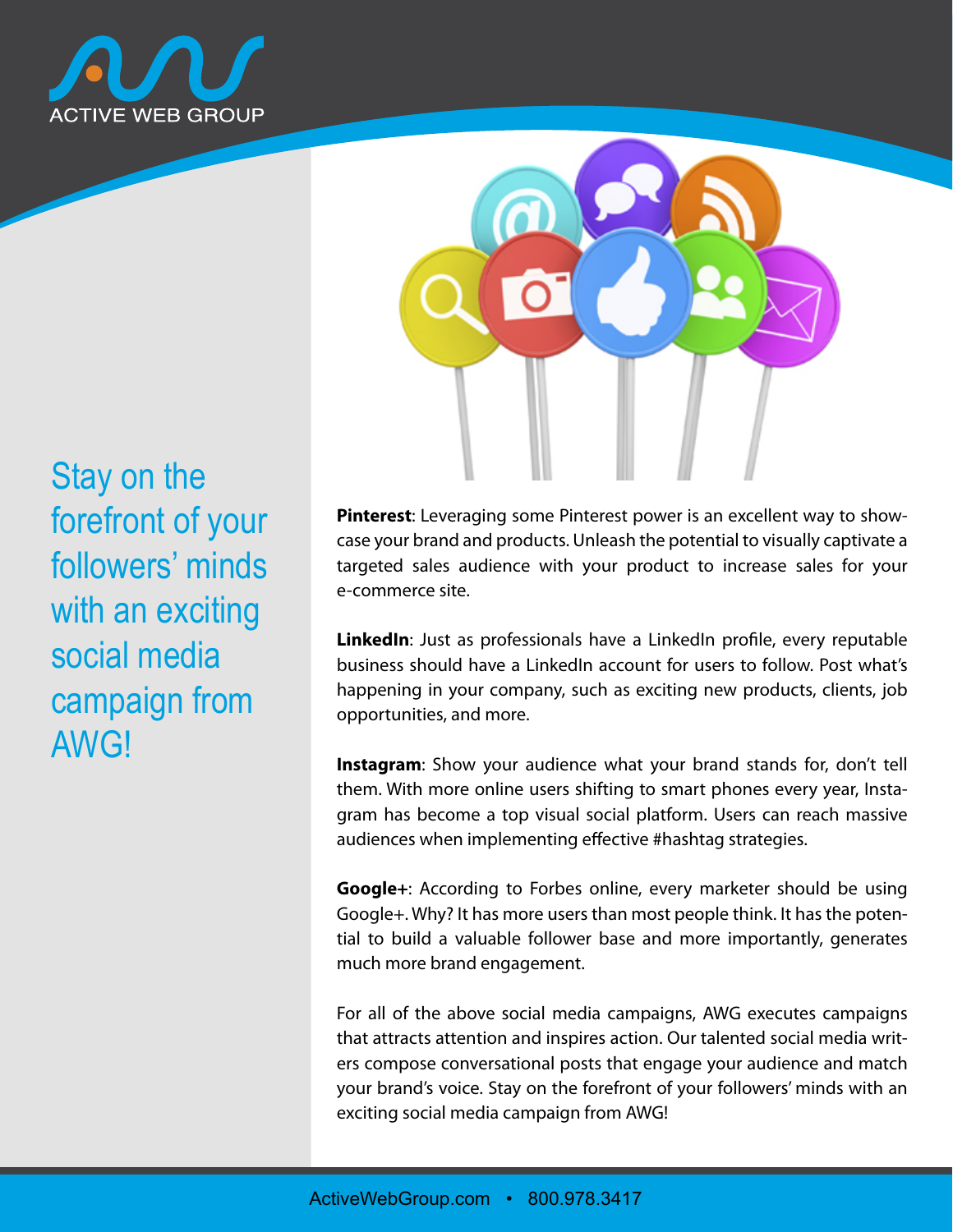

## **Facebook Pages AWG Built From The Ground Up:**

#### **Client A:**

## **NYC Luxury Apartments -- Facebook Page Created October 2013**

- $\cdot$  10/13 0 likes
- 10/14 over 12,000 targeted fans in the NY Metro area.
- Currently over 550 actively engaged people per week
- Page likes and engagement have increased due to a combination of community specific posts, fan giveaways and targeted "Like" campaigns.

## **Client B:**

## **Retail Merchandisers -- Facebook Page Created August 2013**

- $\cdot$  8/13 0 likes
- 10/14 over 8,000 targeted fans nationwide.
- Currently over 350 actively engaged people per week.
- Page likes and engagement due to a combination of industry related topics, branded company posts and targeted "Like" campaigns.

## **Specific Ad Campaign Results:**

#### **Client A: Luxury Apartments in Long Island**

AWG created a "Local Photo Post" campaign. Each week we would post a local photo of familiar places on the island. AWG would take location photos for the client. Here is an example of one of the more popular posts:

• "Sunset Over Lake" photo: 3,523 likes, 196 Shares, 120 Comments

#### **Client B: Luxury Car Dealership in Nassau County**

AWG created a campaign to feature striking images of new cars on the lot. It turned out to be a very popular photo posting campaign.

• 2015 Gray Sports Car photo: 616 likes, 47 shares, 28 comments

### **Client C: Natural Health Products**

Product-specific ads were designed to get audience interaction and website traffic. Two examples of product specific ads that had a robust social response were:

- Product Ad #1: 75 likes, 5 comments, 26 shares
- Product Ad #2: 102 likes, 3 comments, 7 shares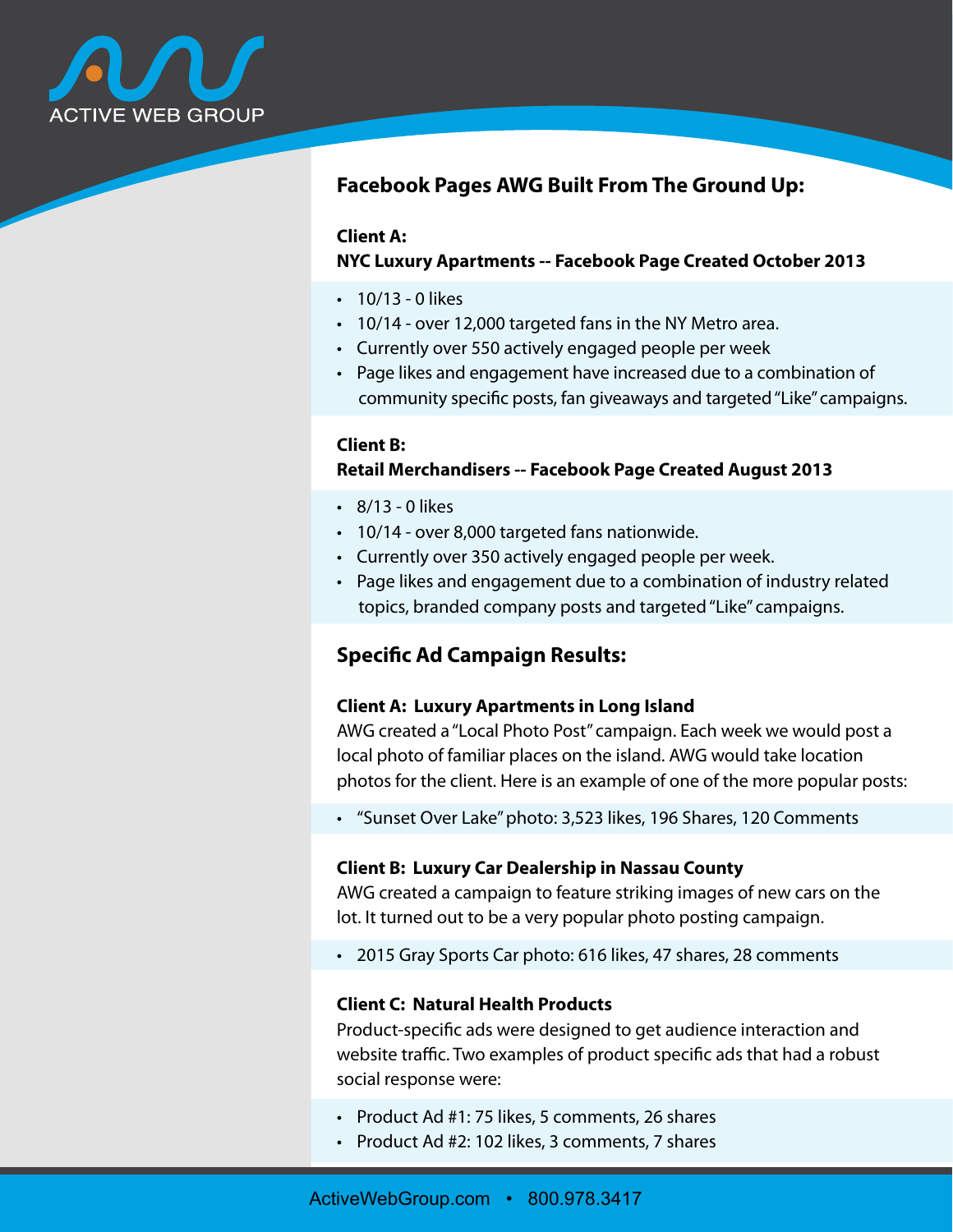



## **Social Media Account Management (SMM) with AWG**

Let AWG take charge of your social media while you run your business. Our team will leverage the vast business value of Social Media and determine:

- How to effectively target your ideal customers
- The best social media platforms for your business goals
- The current effectiveness of existing social media efforts
- If your content is engaging enough quality customers
- The time needed to spend on social media platforms for optimal results

## **Results Delivered Via Social Media Reporting**

Of course, you want to know how well your social media campaigns are working. AWG will help your business capture and measure data from regular in-depth analyses. Reports and data retrieved from social networks measures performance to provide vital insight for your campaigns. The AWG experts analyze this data to optimize and improve future marketing efforts.

Regardless of platform, the AWG experts can locate your key demographics and employ tailored strategies to increase website traffic and sales. Partner with AWG to see your business' full potential.